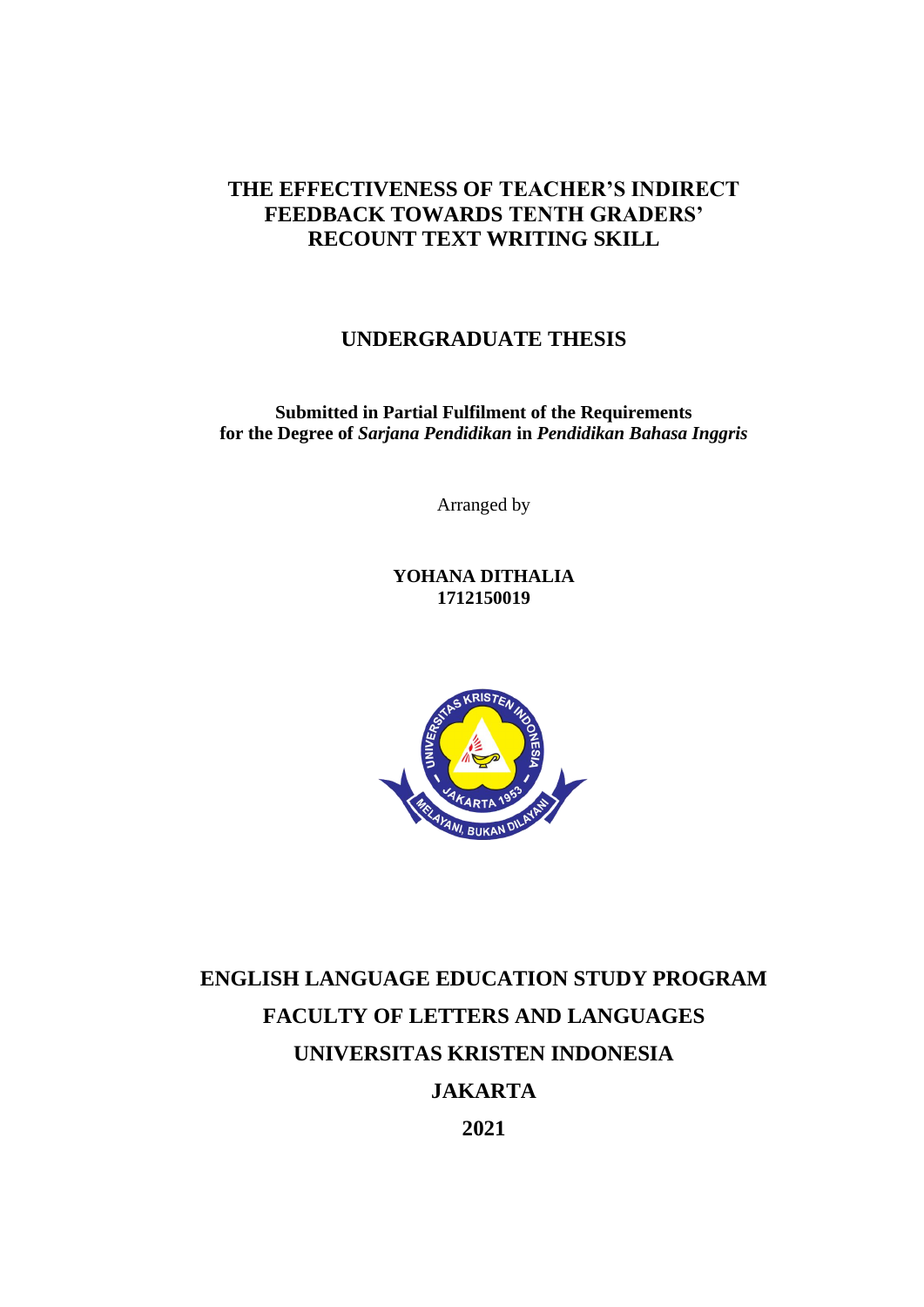

I,

# NTELLECTUAL PROPERTY STATEMENT

Name **SRN** 

: Yohana Dithalia  $: 1712150019$ 

certify that this undergraduate thesis, The Effectiveness of Teacher's Indirect Feedback towards Tenth Graders' Recount Text Writing Skill, is my own original work and no portion of the thesis has been copyrighted previously unless properly referenced. If there is a breach of items above, I will take full responsibility to Universitas Kristen Indonesia for any legal action that might be caused.

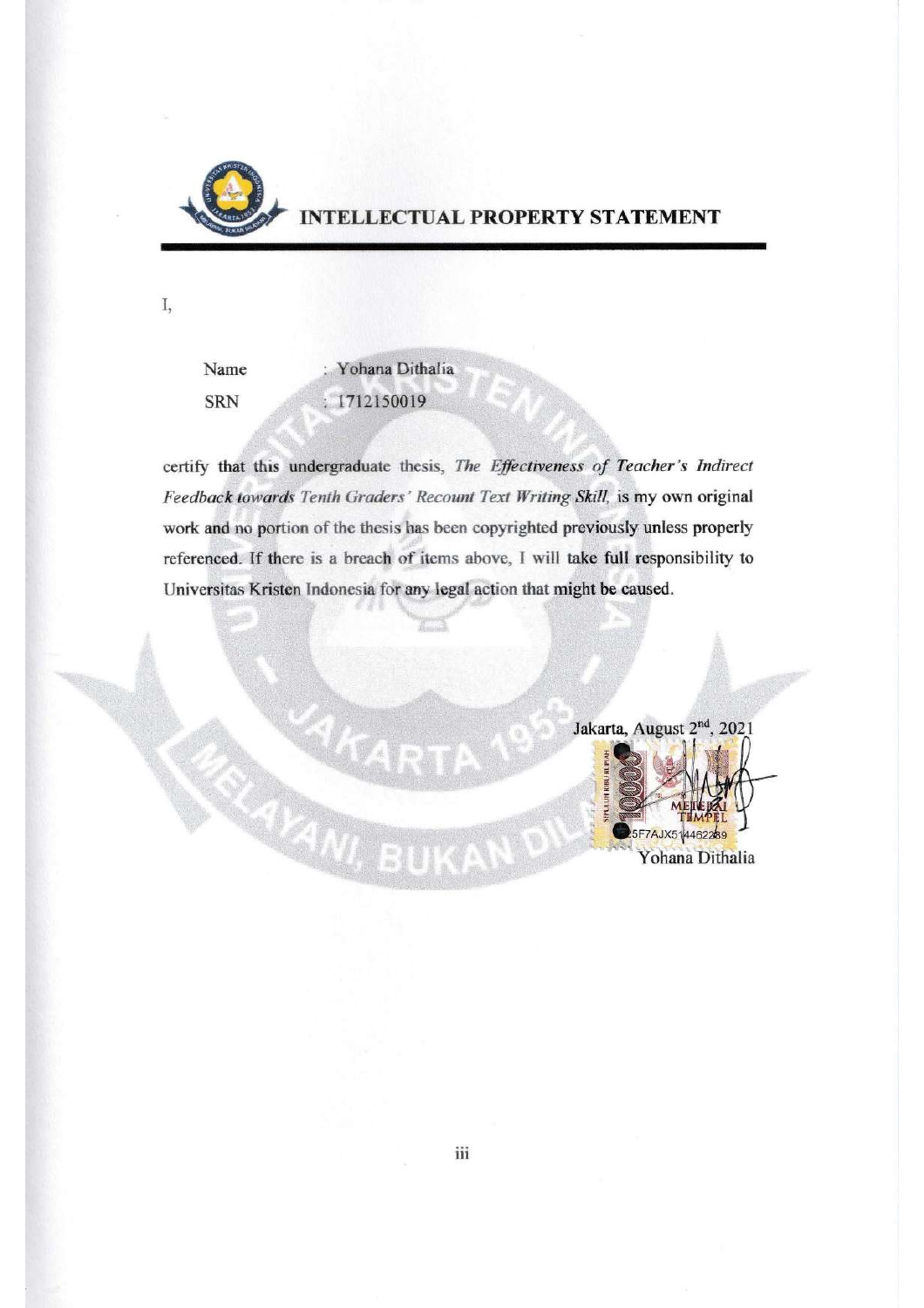

### **ADVISORS' APPROVAL**

As the assigned research supervisors of the following student:

| Name                          | Yohana Dithalia                                          |
|-------------------------------|----------------------------------------------------------|
| Student Reg. No. : 1712150019 |                                                          |
| Thesis Title                  | The Effectiveness of Teacher's Indirect Feedback towards |
|                               | Tenth Graders' Recount Text Writing Skill                |
| Date of Exam                  | August 2 <sup>nd</sup> , 2021                            |

we certify that this student's thesis "The Effectiveness of Teacher's Indirect Feedback towards Tenth Graders' Recount Text Writing Skill" was written under our supervision, and it has met the requirements to be defended in the undergraduate thesis examination of English Language Education Study Program of Faculty of Letters and Languages of Universitas Kristen Indonesia.

Advisor I,

Advisor II,

Departpart

Parlindungan Pardede, S.S., M.Hum. 0304026701

Hendrikus Male, S.Pd., M.Hum. 0303077901

Dean of Faculty Letters and Languages,

Head of English Language **Education Study Program,** 

Dean of **STRUIAS SA** H. Sitchang, S.S., M.A. Hendrikus Male, S.Pd., M.Hum.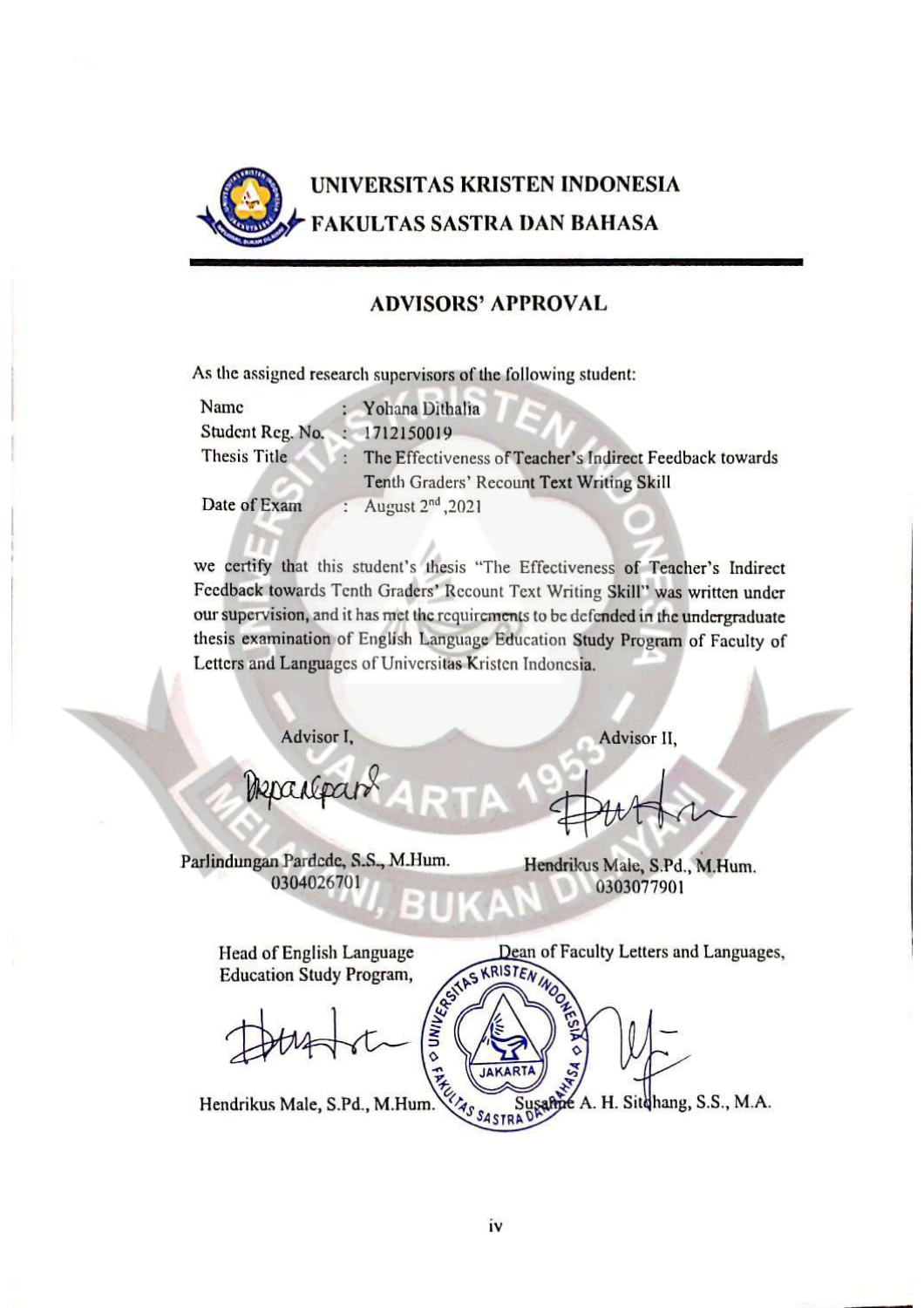

### APPROVAL FOR UNDERGRADUATE THESIS EXAM

We hereby certify that:

| Name                          | : Yohana Dithalia                                                  |
|-------------------------------|--------------------------------------------------------------------|
| Student Reg. No. : 1712150019 |                                                                    |
| Thesis Title                  | The Effectiveness of Teacher's Indirect Feedback towards           |
| Date of Exam                  | Tenth Graders' Recount Text Writing Skill<br>: August $2nd$ , 2021 |
|                               |                                                                    |

has passed the thesis exam and confirmed that this thesis had been thoroughly examined, improved, and approved by the Board of Examiners of the English Language Education Study Program and the advisor.

**Board of Examiners** 

1. Luh Angelianawati, S. Pd., M.Pd.

October 5<sup>th</sup>, 2021

2. Hendrikus Male, S.Pd., M.Hum.

3. Parlindungan Pardede, S.S., M.Hum

Departparl

September 20<sup>th</sup>, 2021

ste October 20,2021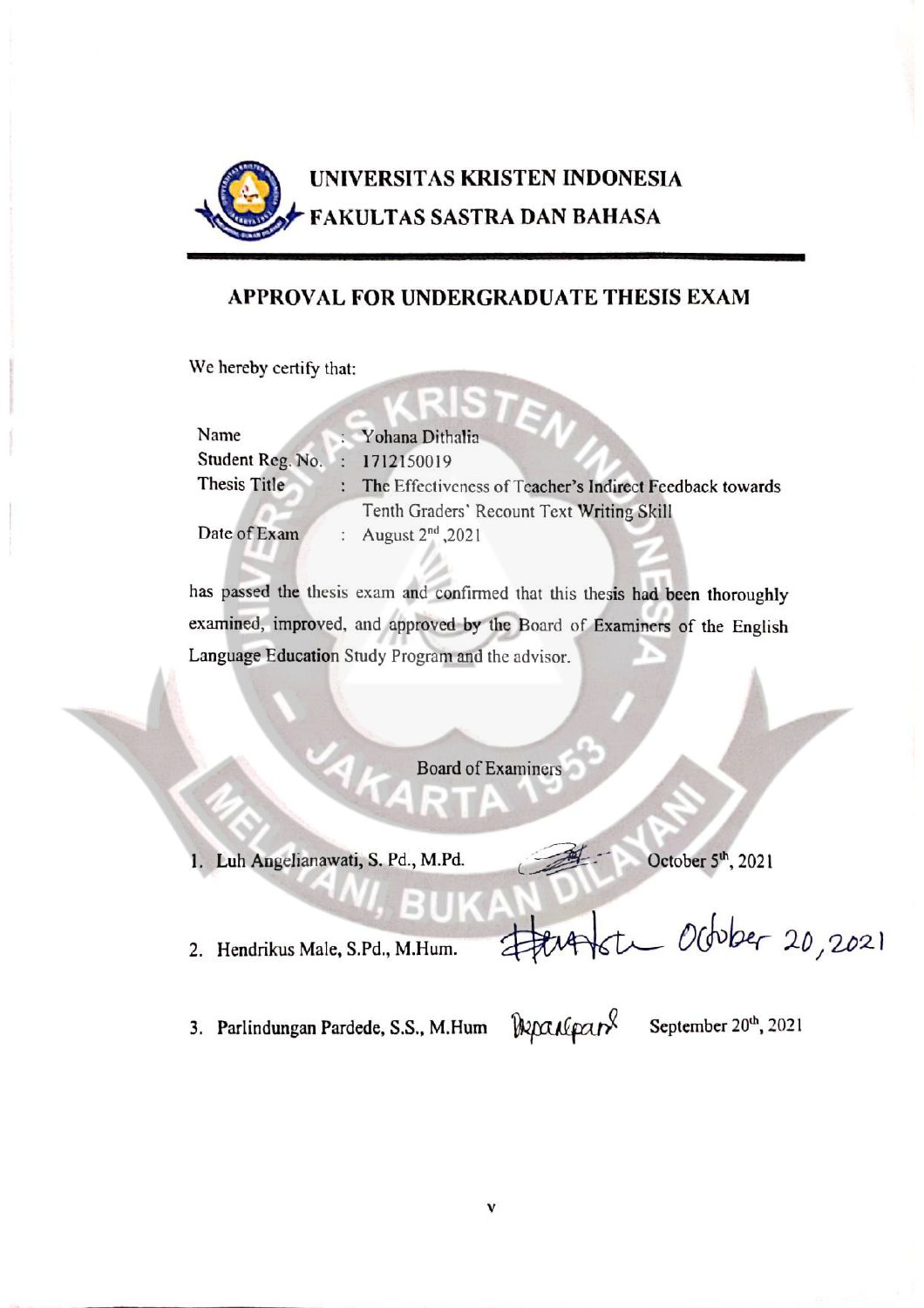

# **COPYRIGHT TRANSFER AGREEMENT**

As a graduate of Universitas Kristen Indonesia, I hereby certify that for the sake of knowledge and scientific development, I grant Universitas Kristen Indonesia the full term of copyright to publish, reproduce, distribute, display and store my thesis entitled The Effectiveness of Teacher's Indirect Feedback towards Tenth Graders' Recount Text Writing Skill in all forms, formats, and media whether now known or hereafter developed (including without in print, digital and electronic form or languages) throughout the world.

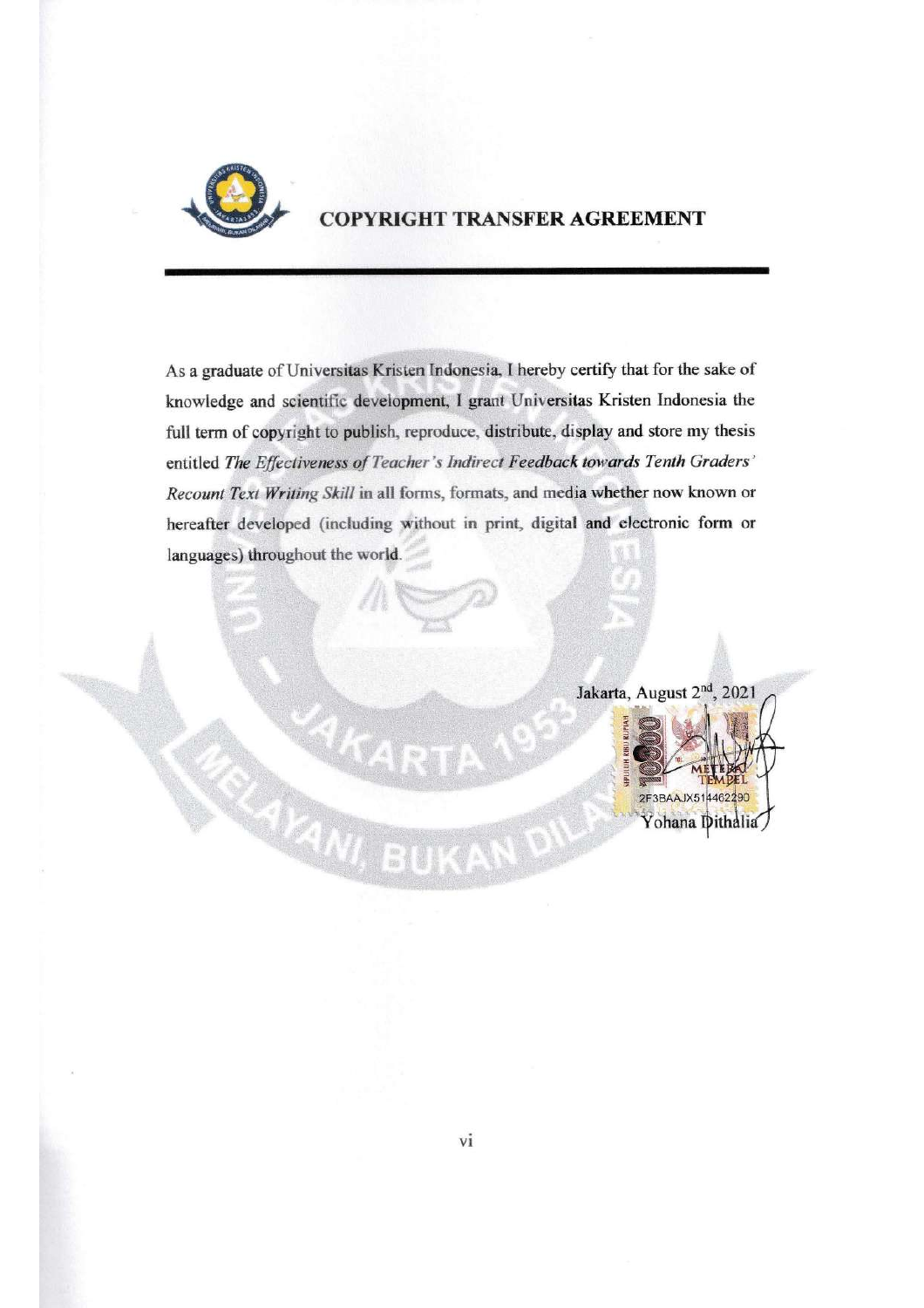#### **ACKNOWLEDGEMENT**

First of all, the researcher would like to thank God Almighty for all His blessing and mercy given to her during her study and in completing this thesis. On this special moment the researcher also would like to express her grateful acknowledgements to many people who made this thesis possible.

First, the researcher would like to express her deepest and sincere gratitude to her supervisors, Mr. Parlindungan Pardede and Mr. Hendrikus Male. The researcher thanks them for their great feedback, encouragement, and guidance during the process of conducting this research.

Second, the researcher thanks all the lecturers and staff of English Language Education Study Program of UKI for their support and guidance during her study.

Further, the researcher would like to extend her sincere thanks to the students of X.OTKP 1 and X.OTKP 2 of SMK Yadika 13 Tambun Utara for their willingness to be the subject of this experimental research which was conducted to fulfil this thesis. The researcher also would like to thank the headmaster, teachers, and staff administration of SMK Yadika 13 Tambun Utara for their help and support to her in conducting this research.

The researcher's special thank goes to her parents, brother, sister, uncle, and aunt who have supported her morally and financially so that she is able to finish her study.

Last but not least, the researcher would like to give her appreciation to all her sisters in batch 2017 for their support during her study.

**AVAND** Jakarta, August 2<sup>nd</sup>, 2021

Yohana Dithalia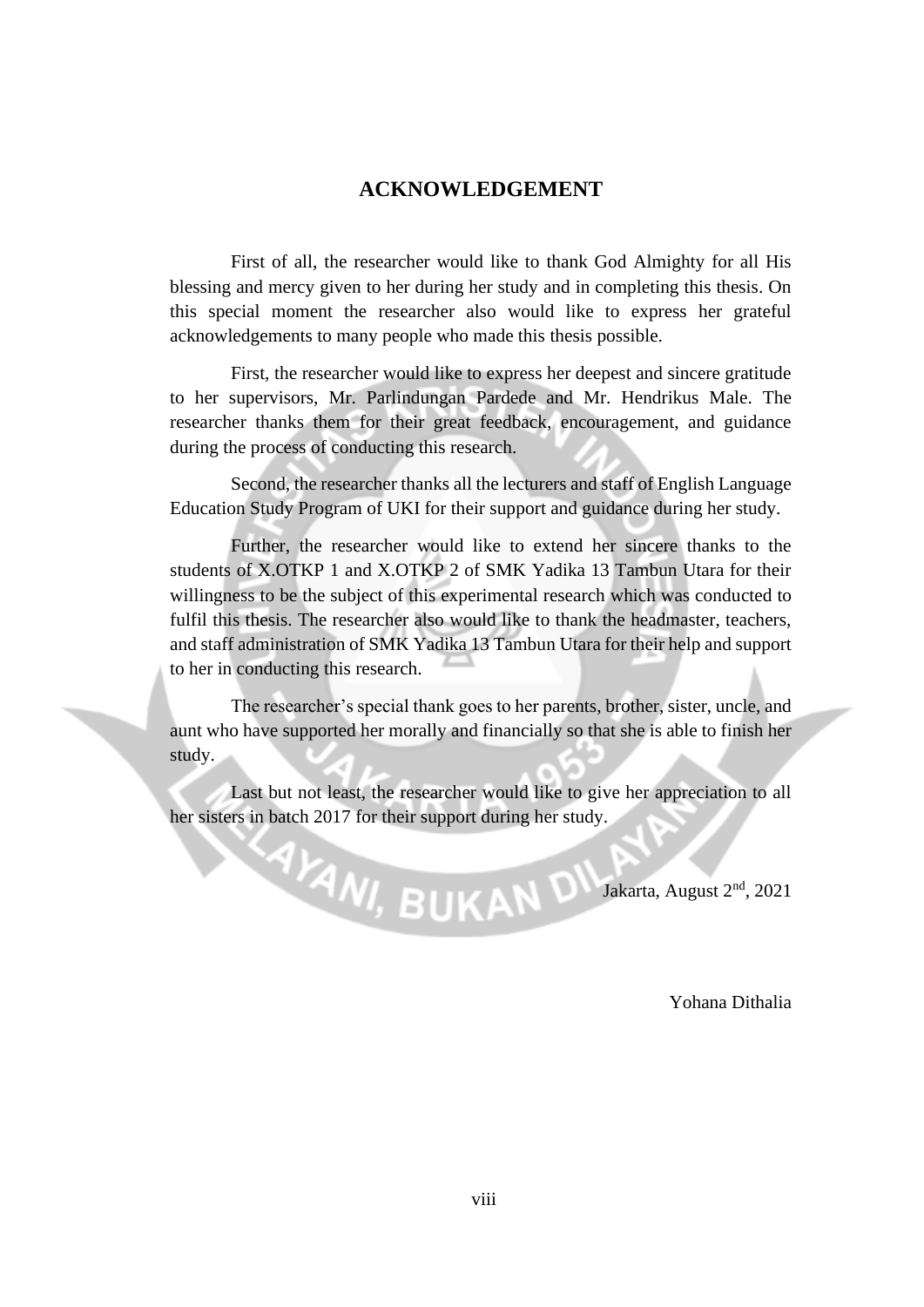# **TABLE OF CONTENTS**

|  | <b>CHAPTER I: INTRODUCTION</b>                   |  |
|--|--------------------------------------------------|--|
|  |                                                  |  |
|  |                                                  |  |
|  |                                                  |  |
|  |                                                  |  |
|  |                                                  |  |
|  | <b>CHAPTER II: LITERATURE REVIEW, CONCEPTUAL</b> |  |
|  |                                                  |  |
|  |                                                  |  |
|  |                                                  |  |
|  |                                                  |  |
|  |                                                  |  |
|  |                                                  |  |
|  |                                                  |  |
|  |                                                  |  |
|  |                                                  |  |
|  |                                                  |  |
|  |                                                  |  |
|  |                                                  |  |

 $\sqrt{2}$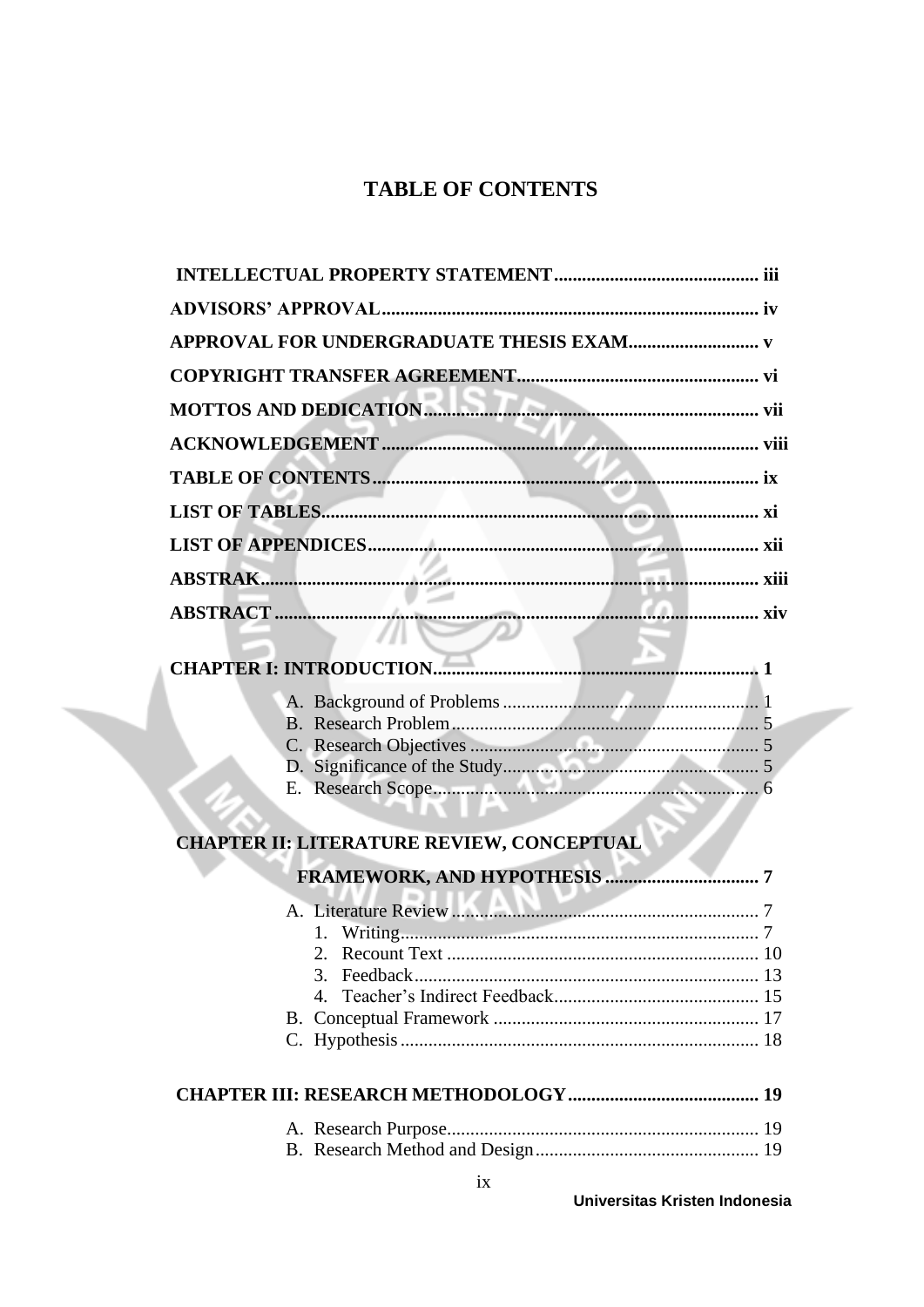| L          |                   |    |
|------------|-------------------|----|
|            |                   |    |
|            |                   |    |
|            |                   |    |
|            |                   |    |
|            |                   |    |
|            |                   |    |
|            |                   |    |
|            |                   |    |
|            |                   |    |
|            |                   |    |
|            |                   |    |
|            |                   |    |
|            |                   |    |
|            |                   | 37 |
|            |                   |    |
| APPENDICES | 40                |    |
|            |                   |    |
|            | YANI, BUKAN DILAY |    |
|            |                   |    |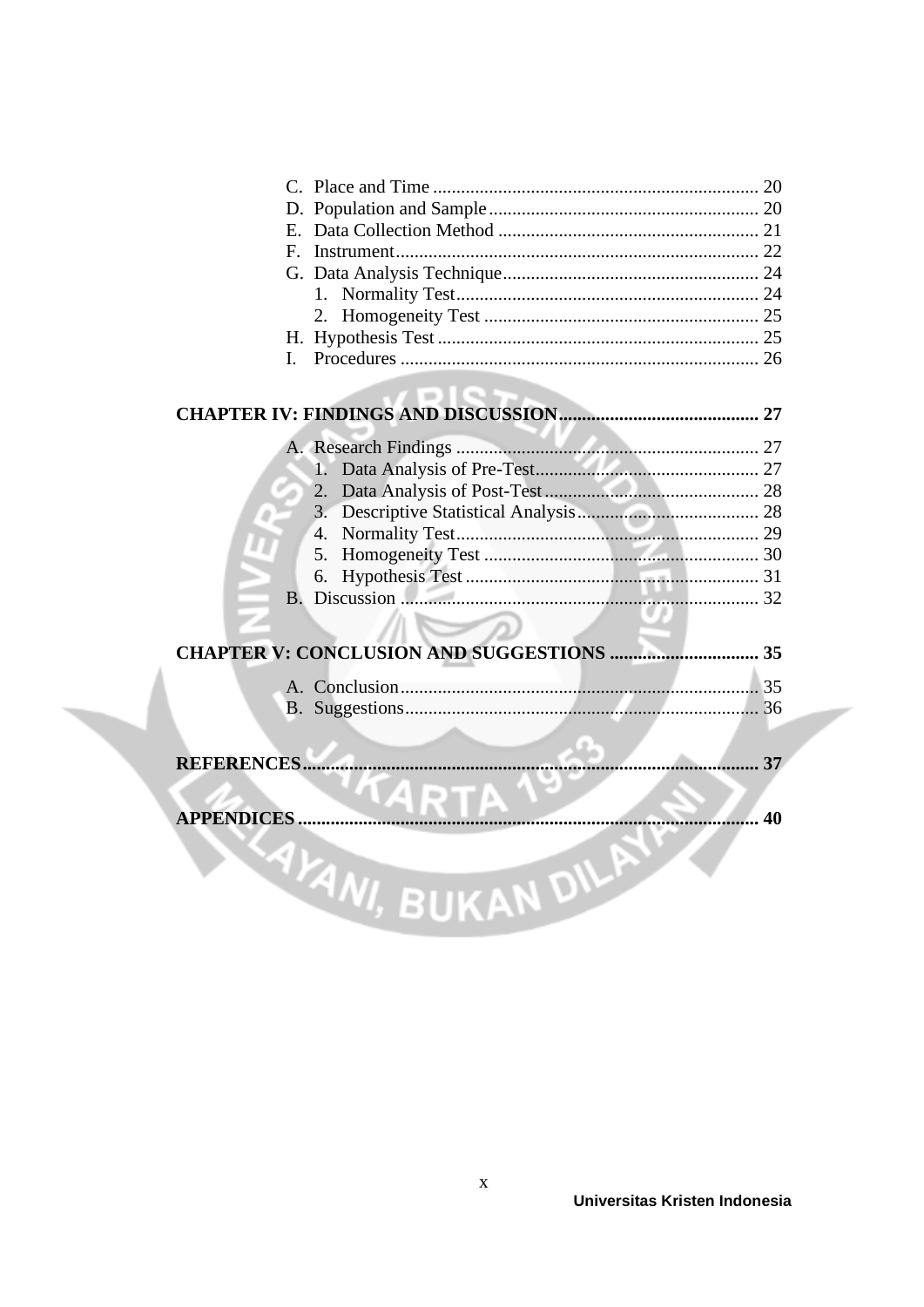# **LIST OF TABLES**

| 29 |
|----|
| 29 |
| 30 |
|    |
|    |

**AKART** 

**RANARTA 1953**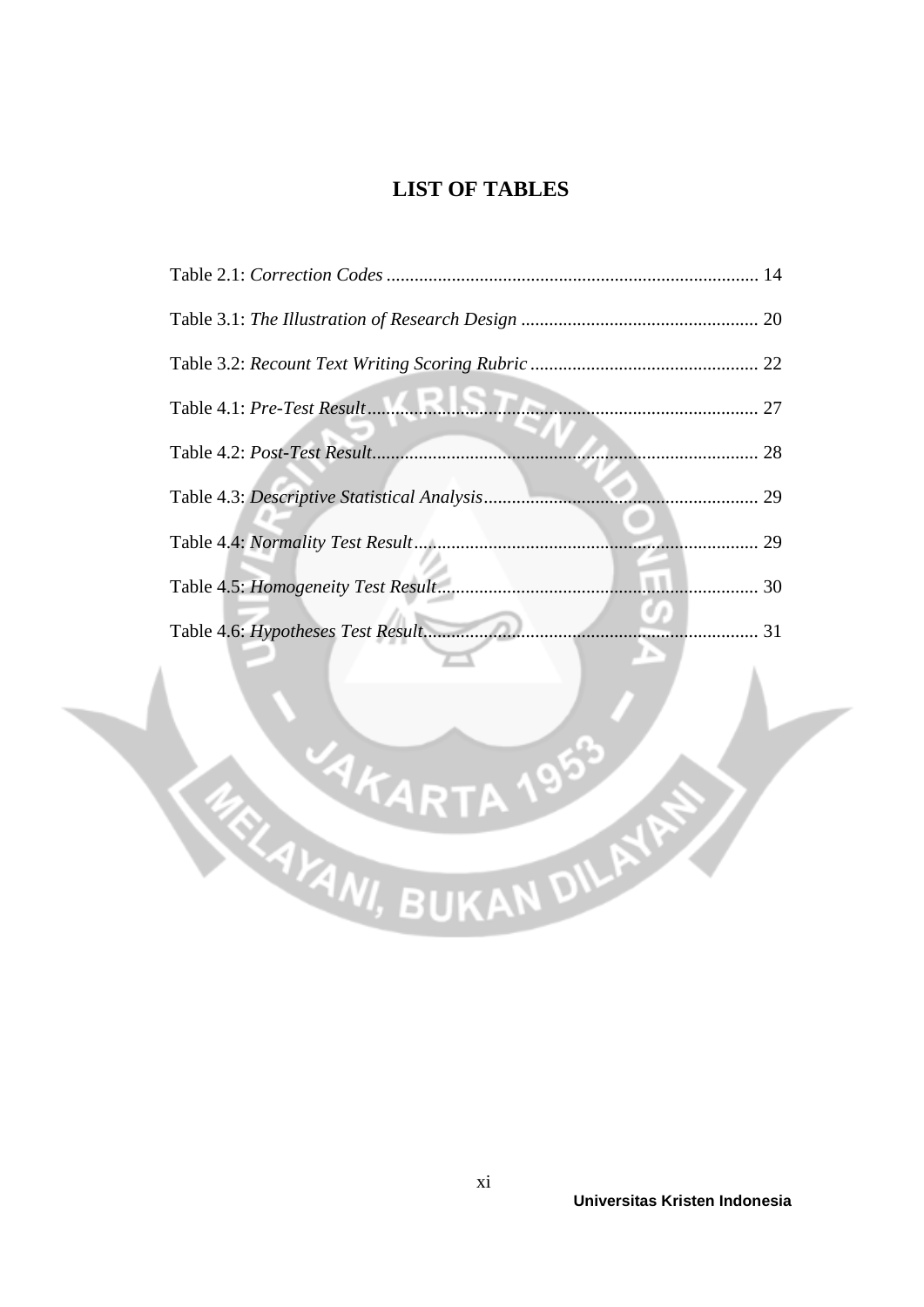# **LIST OF APPENDICES**

| APPENDIX 1: Lesson Plan for Experimental Class Treatment 1  41        |  |
|-----------------------------------------------------------------------|--|
| APPENDIX 2: Lesson Plan for Experimental Class Treatment 2  49        |  |
| APPENDIX 3: Lesson Plan for Experimental Class Treatment 3  57        |  |
|                                                                       |  |
|                                                                       |  |
|                                                                       |  |
| APPENDIX 7: Instrument of the Research for Pre-test and Post-test  84 |  |
|                                                                       |  |
|                                                                       |  |
|                                                                       |  |
|                                                                       |  |
|                                                                       |  |
|                                                                       |  |
|                                                                       |  |
| APPENDIX 15: Requesting Permission Letter for Research  101           |  |
|                                                                       |  |
|                                                                       |  |
|                                                                       |  |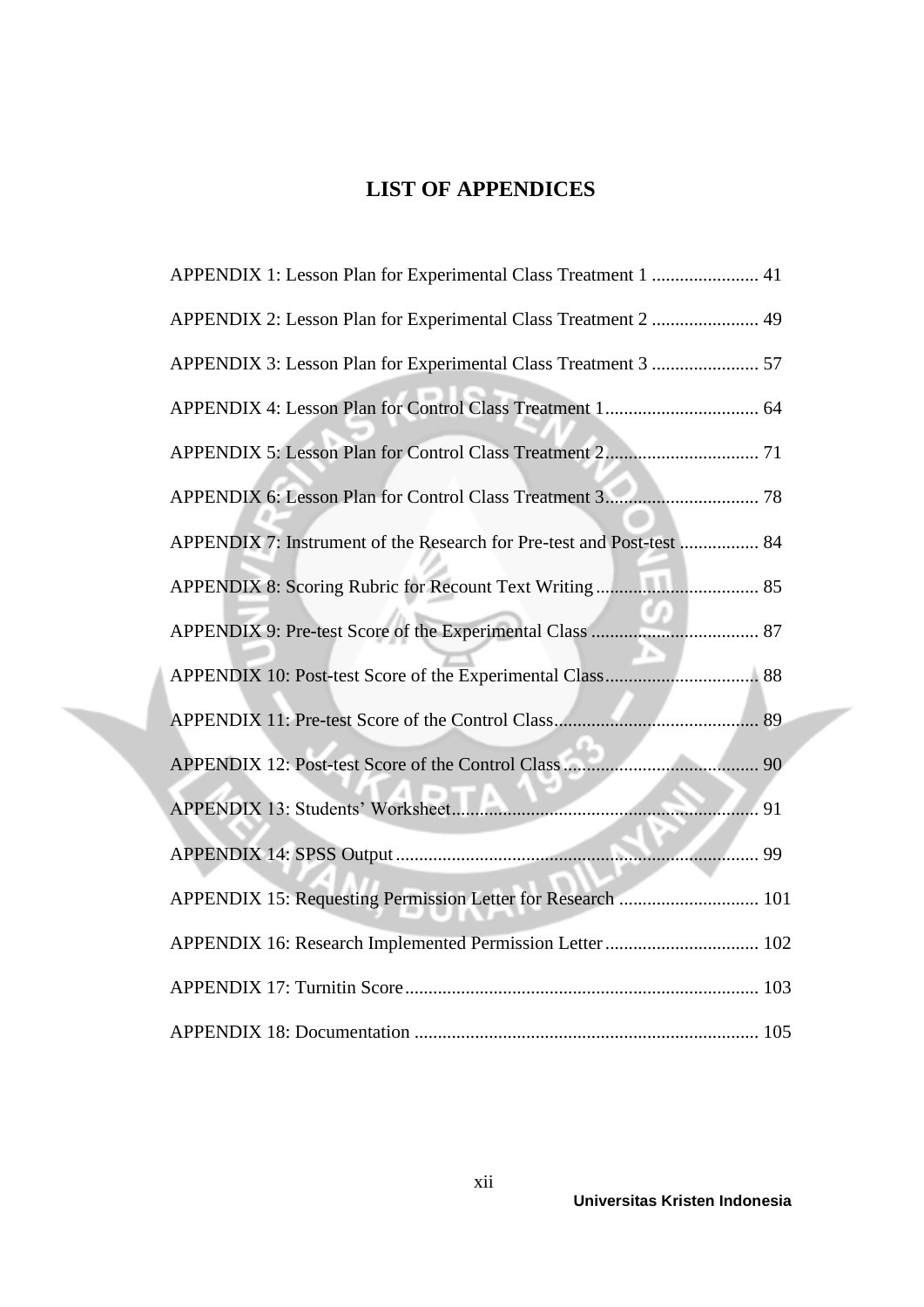# **Efektivitas** *Feedback* **Tidak Langsung terhadap Kemampuan Menulis Teks** *Recount* **Siswa Kelas Sepuluh**

Peneliti: Yohana Dithalia Pembimbing: Parlindungan Pardede, M.Hum.

1712150019 Hendrikus Male, S.Pd., M.Hum.



Penelitian ini bertujuan untuk mengetahui efektivitas *feedback* tidak langsung dari guru terhadap kemampuan siswa kelas sepuluh dalam menulis teks *recount*. Penelitian ini dilaksanakan di SMK Yadika Tambun Utara. Metode eksperimen kuasi digunakan dalam penelitian ini. Sampel dalam penelitian ini adalah 44 siswa kelas sepuluh pada tahun ajaran 2020/2021. Kelas X.OTKP 1 ditetapkan sebagai kelompok eksperimen dan X.OTKP 2 sebagai kelas kontrol. Sehubungan dengan Covid-19, penelitian ini dilaksanakan secara daring melalui aplikasi *Google Meet*. Instrumen tes menulis digunakan untuk mengumpulkan data dalam penelitian ini. *Pre-test* dilaksanakan untuk mengetahui kemampuan siswa dalam menulis teks *recount*. Setelah perlakuan diberikan, *post-test* diberikan untuk mengetahui kemampuan siswa dalam menulis teks *recount* setelah menerima perlakuan *feedback* tidak langsung dari guru. Hasil *pre-test* dari kelas eksperimen adalah 40.16 dan hasil *post-test* adalah 53.58. Sedangkan hasil *pre-test* di kelas control adalah 38.43 dan hasil *post-test* 40.58. Untuk menguji hipotesis, penelitian ini menggunakan *independent sample t-test* untuk melihat pembanding. Hasil t-test menunjukkan bahwa nilai Sig adalah 0.000 yang maa kurang dari Sig. α (0.05). Dengan demikian Ha diterima dan Ho ditolak. Hasil penelitian menunjukan bahwa *feedback* tidak langsung dari guru secara signifikan mempengaruhi kemampuan siswa dalam menulis teks *recount*. Penelitian mengungkapkan bahwa kemampuan siswa dalam menulis teks *recount* meningkat setelah diberikan *feedback* tidak langusng dari guru.

*Kata kunci***:** *feedback* tidak langsung, kemampuan menulis, pengaruh, teks *recount*